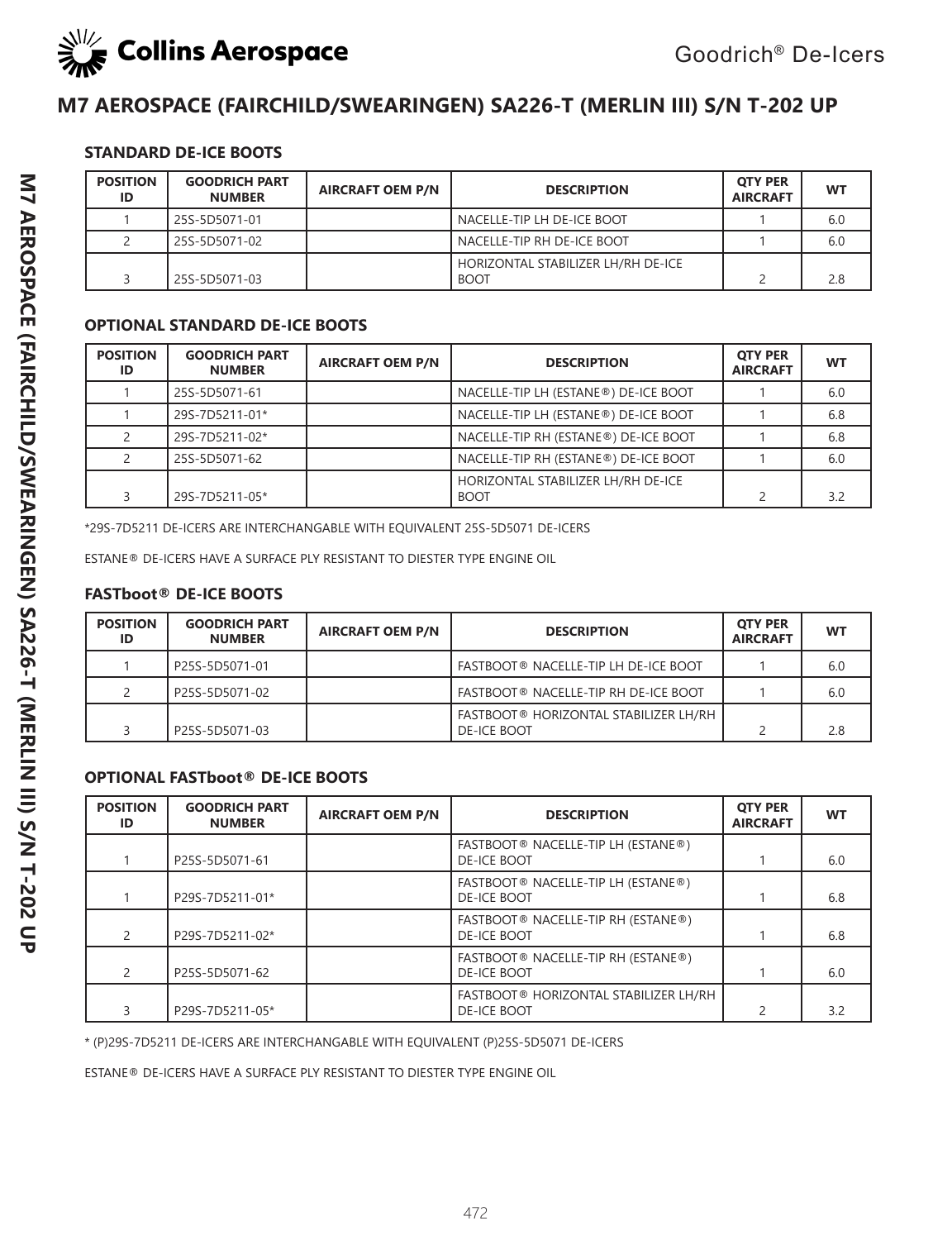

## **M7 AEROSPACE (FAIRCHILD/SWEARINGEN) SA226-T (MERLIN III) S/N T-202 UP**

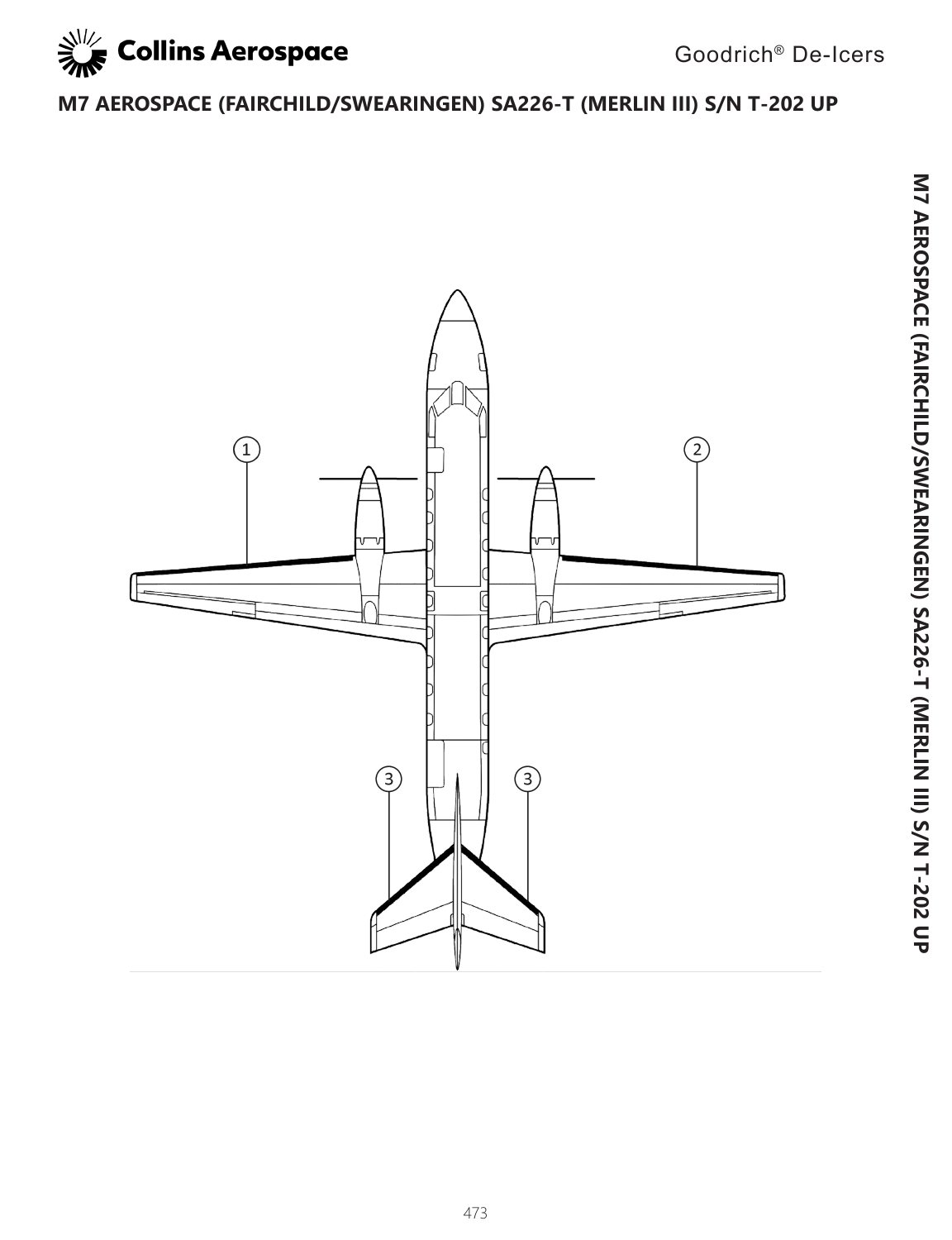

## **M7 AEROSPACE (FAIRCHILD/SWEARINGEN) SA227-AT (MERLIN IV/IVC)**

### **STANDARD DE-ICE BOOTS**

| <b>POSITION</b><br>ID | <b>GOODRICH PART</b><br><b>NUMBER</b> | <b>AIRCRAFT OEM P/N</b> | <b>DESCRIPTION</b>                                | <b>OTY PER</b><br><b>AIRCRAFT</b> | <b>WT</b> |
|-----------------------|---------------------------------------|-------------------------|---------------------------------------------------|-----------------------------------|-----------|
|                       | 25S-5D5071-01                         |                         | NACELLE-TIP LH DE-ICE BOOT                        |                                   | 6.0       |
|                       | 25S-5D5071-02                         |                         | NACELLE-TIP RH DE-ICE BOOT                        |                                   | 6.0       |
|                       | 25S-5D5071-15                         |                         | WING TIP EXTENSION LH/RH DE-ICE BOOT              |                                   | 1.8       |
| 4                     | 25S-5D5071-03                         |                         | HORIZONTAL STABILIZER LH/RH DE-ICE<br><b>BOOT</b> |                                   | 2.8       |

### **OPTIONAL STANDARD DE-ICE BOOTS**

| <b>POSITION</b><br>ID | <b>GOODRICH PART</b><br><b>NUMBER</b> | <b>AIRCRAFT OEM P/N</b> | <b>DESCRIPTION</b>                                | <b>OTY PER</b><br><b>AIRCRAFT</b> | <b>WT</b> |
|-----------------------|---------------------------------------|-------------------------|---------------------------------------------------|-----------------------------------|-----------|
|                       | 25S-5D5071-61                         |                         | NACELLE-TIP LH (ESTANE®) DE-ICE BOOT              |                                   | 6.0       |
|                       | 29S-7D5211-01*                        |                         | NACELLE-TIP LH (ESTANE®) DE-ICE BOOT              |                                   | 6.8       |
|                       | 29S-7D5211-02*                        |                         | NACELLE-TIP RH (ESTANE®) DE-ICE BOOT              |                                   | 6.8       |
|                       | 25S-5D5071-62                         |                         | NACELLE-TIP RH (ESTANE®) DE-ICE BOOT              |                                   | 6.0       |
|                       | 29S-7D5211-03                         |                         | WING TIP EXTENSION LH/RH DE-ICE BOOT              |                                   | 1.7       |
|                       | 29S-7D5211-05*                        |                         | HORIZONTAL STABILIZER LH/RH DE-ICE<br><b>BOOT</b> |                                   | 3.2       |

\* (P)29S-7D5211 DE-ICERS ARE INTERCHANGABLE WITH EQUIVALENT (P)25S-5D5071 DE-ICERS

ESTANE® DE-ICERS HAVE A SURFACE PLY RESISTANT TO DIESTER TYPE ENGINE OIL

#### **FASTboot® DE-ICE BOOTS**

| <b>POSITION</b><br>ID | <b>GOODRICH PART</b><br><b>NUMBER</b> | <b>AIRCRAFT OEM P/N</b> | <b>DESCRIPTION</b>                                              | <b>OTY PER</b><br><b>AIRCRAFT</b> | <b>WT</b> |
|-----------------------|---------------------------------------|-------------------------|-----------------------------------------------------------------|-----------------------------------|-----------|
|                       | P25S-5D5071-01                        |                         | FASTBOOT® NACELLE-TIP LH DE-ICE BOOT                            |                                   | 6.0       |
|                       | P25S-5D5071-02                        |                         | FASTBOOT® NACELLE-TIP RH DE-ICE BOOT                            |                                   | 6.0       |
|                       | P25S-5D5071-15                        |                         | <b>FASTBOOT® WING TIP EXTENSION LH/RH</b><br><b>DE-ICE BOOT</b> |                                   | 1.8       |
|                       | P25S-5D5071-03                        |                         | FASTBOOT® HORIZONTAL STABILIZER LH/RH<br><b>DE-ICE BOOT</b>     |                                   | 2.8       |

### **OPTIONAL FASTboot® DE-ICE BOOTS**

| <b>POSITION</b><br>ID | <b>GOODRICH PART</b><br><b>NUMBER</b> | <b>AIRCRAFT OEM P/N</b> | <b>DESCRIPTION</b>                                           | <b>OTY PER</b><br><b>AIRCRAFT</b> | <b>WT</b> |
|-----------------------|---------------------------------------|-------------------------|--------------------------------------------------------------|-----------------------------------|-----------|
|                       | P25S-5D5071-61                        |                         | FASTBOOT® NACELLE-TIP LH DE-ICE BOOT                         |                                   | 6.0       |
|                       | P29S-7D5211-01*                       |                         | FASTBOOT® NACELLE-TIP LH (ESTANE®)<br><b>DE-ICE BOOT</b>     |                                   | 6.8       |
|                       | P29S-7D5211-02*                       |                         | FASTBOOT® NACELLE-TIP RH (ESTANE®)<br><b>DE-ICE BOOT</b>     |                                   | 6.8       |
|                       | P25S-5D5071-62                        |                         | FASTBOOT® NACELLE-TIP RH DE-ICE BOOT                         |                                   | 6.0       |
|                       | P29S-7D5211-03                        |                         | FASTBOOT® WING TIP EXTENSION LH/RH<br><b>DE-ICE BOOT</b>     | 2                                 | 1.7       |
|                       | P29S-7D5211-05*                       |                         | FASTBOOT ® HORIZONTAL STABILIZER LH/RH<br><b>DE-ICE BOOT</b> |                                   | 3.2       |

\* (P)29S-7D5211 DE-ICERS ARE INTERCHANGABLE WITH EQUIVALENT (P)25S-5D5071 DE-ICERS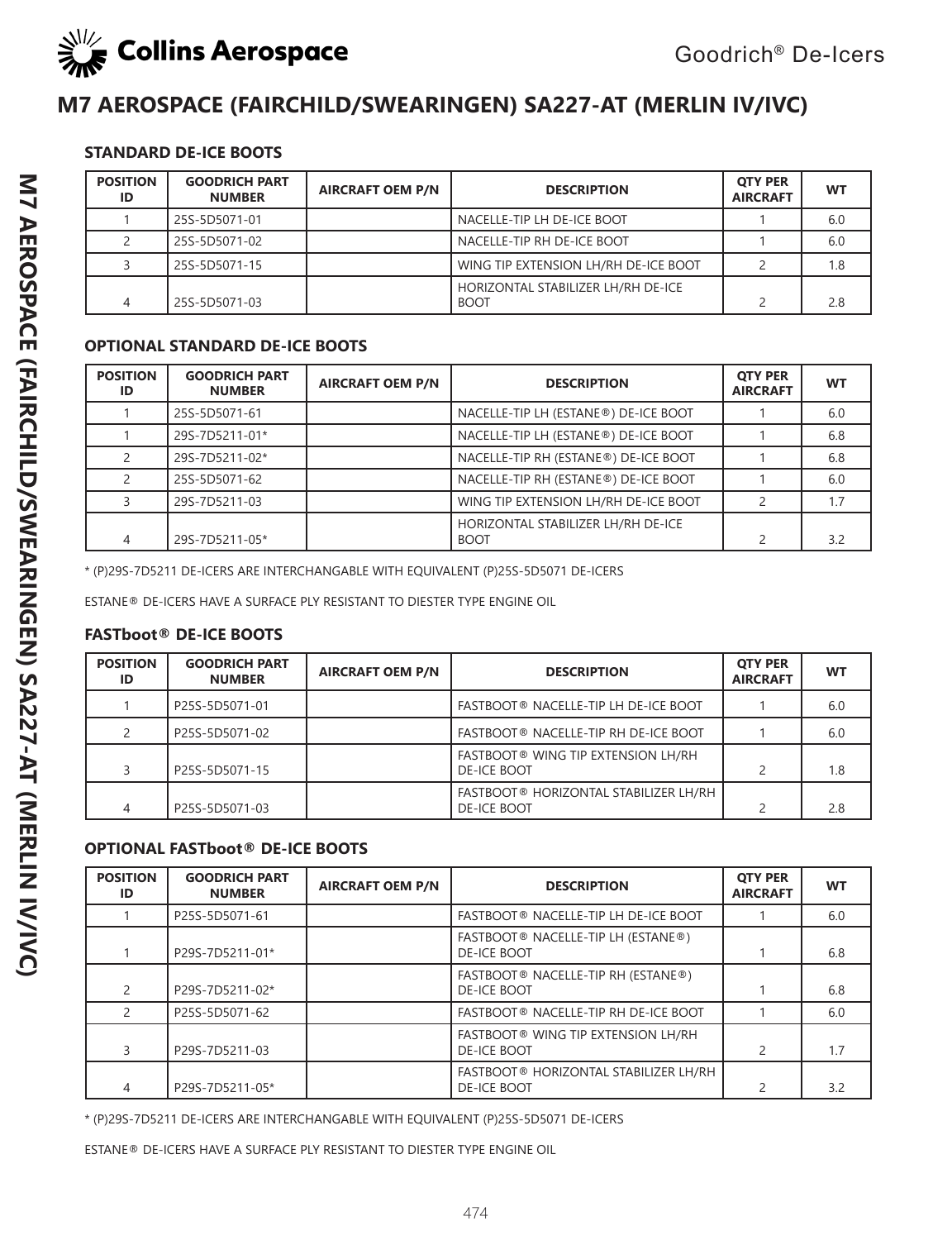

# **M7 AEROSPACE (FAIRCHILD/SWEARINGEN) SA227-AT (MERLIN IV/IVC)**

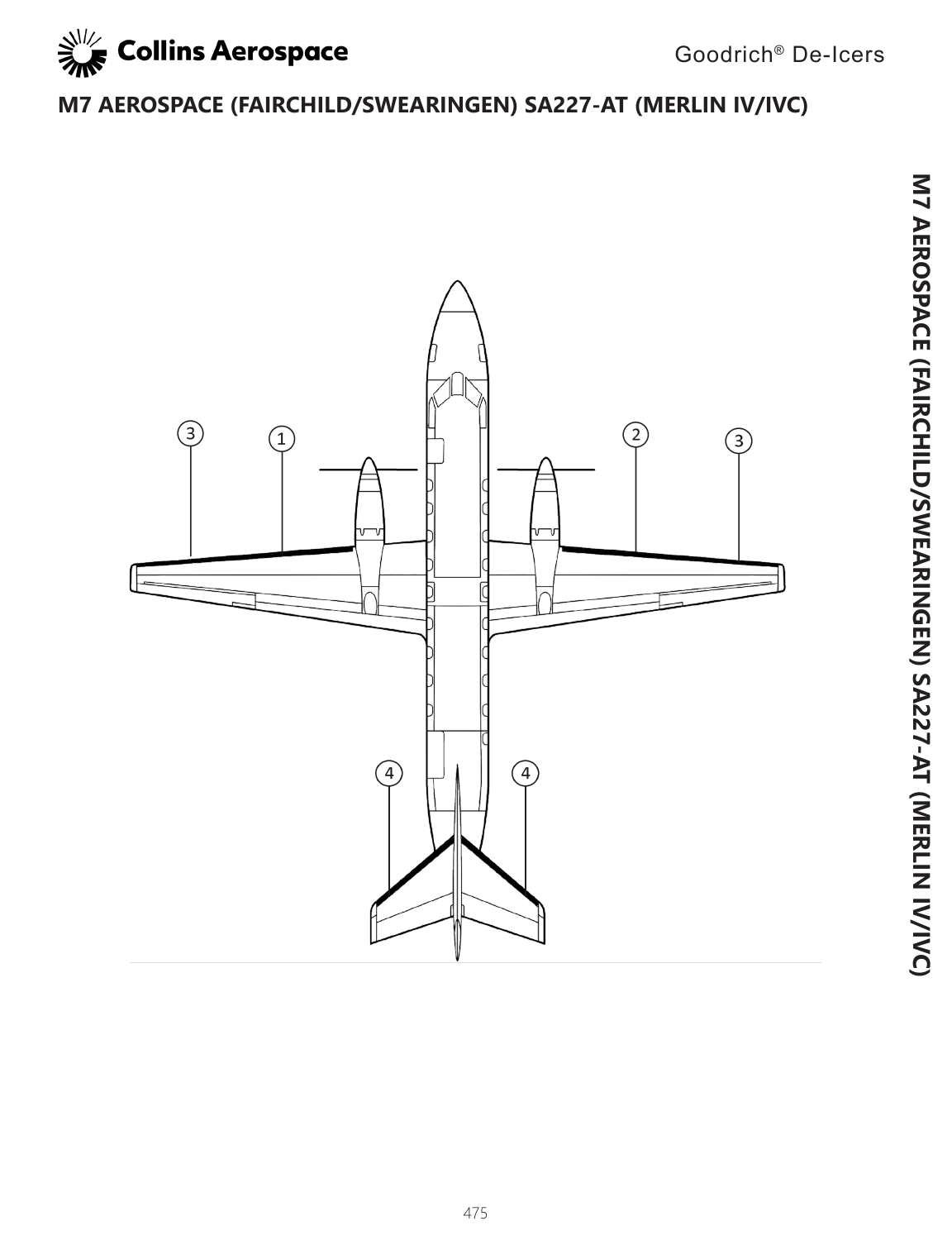

### **M7 AEROSPACE (FAIRCHILD/SWEARINGEN) SA227-AT S/N AT-734 THRU AT-745**

### **STANDARD DE-ICE BOOTS**

| <b>POSITION</b><br>ID | <b>GOODRICH PART</b><br><b>NUMBER</b> | <b>AIRCRAFT OEM P/N</b> | <b>DESCRIPTION</b>                                | <b>OTY PER</b><br><b>AIRCRAFT</b> | <b>WT</b> |
|-----------------------|---------------------------------------|-------------------------|---------------------------------------------------|-----------------------------------|-----------|
|                       | 25S-5D5071-13                         |                         | <b>FUSELAGE-NACELLE LH DE-ICE BOOT</b>            |                                   | 1.7       |
|                       | 25S-5D5071-14                         |                         | <b>FUSELAGE-NACELLE RH DE-ICE BOOT</b>            |                                   | 1.7       |
|                       | 25S-5D5071-01                         |                         | NACELLE-TIP LH DE-ICE BOOT                        |                                   | 6.0       |
|                       | 25S-5D5071-02                         |                         | NACELLE-TIP RH DE-ICE BOOT                        |                                   | 6.0       |
|                       | 25S-5D5071-15                         |                         | WING TIP EXTENSION LH/RH DE-ICE BOOT              | $\overline{2}$                    | 1.8       |
| 6                     | 25S-5D5071-03                         |                         | HORIZONTAL STABILIZER LH/RH DE-ICE<br><b>BOOT</b> | $\mathcal{P}$                     | 2.8       |

### **OPTIONAL STANDARD DE-ICE BOOTS**

| <b>POSITION</b><br>ID | <b>GOODRICH PART</b><br><b>NUMBER</b> | <b>AIRCRAFT OEM P/N</b> | <b>DESCRIPTION</b>                                | <b>QTY PER</b><br><b>AIRCRAFT</b> | <b>WT</b> |
|-----------------------|---------------------------------------|-------------------------|---------------------------------------------------|-----------------------------------|-----------|
|                       | 25S-5D5071-61                         |                         | NACELLE-TIP LH (ESTANE®) DE-ICE BOOT              |                                   | 6.0       |
|                       | 29S-7D5211-01*                        |                         | NACELLE-TIP LH (ESTANE®) DE-ICE BOOT              |                                   | 6.8       |
|                       | 29S-7D5211-02*                        |                         | NACELLE-TIP RH (ESTANE®) DE-ICE BOOT              |                                   | 6.8       |
|                       | 25S-5D5071-62                         |                         | NACELLE-TIP RH (ESTANE®) DE-ICE BOOT              |                                   | 6.0       |
|                       | 29S-7D5211-03*                        |                         | WING TIP EXTENSION LH/RH DE-ICE BOOT              |                                   | 1.7       |
| 6                     | 29S-7D5211-05*                        |                         | HORIZONTAL STABILIZER LH/RH DE-ICE<br><b>BOOT</b> | $\mathcal{D}$                     | 3.2       |

\* (P)29S-7D5211 DE-ICERS ARE INTERCHANGABLE WITH EQUIVALENT (P)25S-5D5071 DE-ICERS

ESTANE® DE-ICERS HAVE A SURFACE PLY RESISTANT TO DIESTER TYPE ENGINE OIL

#### **FASTboot® DE-ICE BOOTS**

| <b>POSITION</b><br>ID | <b>GOODRICH PART</b><br><b>NUMBER</b> | <b>AIRCRAFT OEM P/N</b> | <b>DESCRIPTION</b>                                          | <b>OTY PER</b><br><b>AIRCRAFT</b> | <b>WT</b> |
|-----------------------|---------------------------------------|-------------------------|-------------------------------------------------------------|-----------------------------------|-----------|
|                       | P25S-5D5071-13                        |                         | FASTBOOT® FUSELAGE-NACELLE LH DE-ICE<br><b>BOOT</b>         |                                   | 1.7       |
|                       | P25S-5D5071-14                        |                         | FASTBOOT® FUSELAGE-NACELLE RH DE-ICE<br><b>BOOT</b>         |                                   | 1.7       |
|                       | P25S-5D5071-01                        |                         | FASTBOOT® NACELLE-TIP LH DE-ICE BOOT                        |                                   | 6.0       |
| 4                     | P25S-5D5071-02                        |                         | FASTBOOT® NACELLE-TIP RH DE-ICE BOOT                        |                                   | 6.0       |
| 5                     | P25S-5D5071-15                        |                         | FASTBOOT® WING TIP EXTENSION LH/RH<br><b>DE-ICE BOOT</b>    | $\overline{c}$                    | 1.8       |
| 6                     | P25S-5D5071-03                        |                         | FASTBOOT® HORIZONTAL STABILIZER LH/RH<br><b>DE-ICE BOOT</b> | $\mathcal{P}$                     | 2.8       |

### **OPTIONAL FASTboot® DE-ICE BOOTS**

| <b>POSITION</b><br>ID | <b>GOODRICH PART</b><br><b>NUMBER</b> | <b>AIRCRAFT OEM P/N</b> | <b>DESCRIPTION</b>                                       | <b>OTY PER</b><br><b>AIRCRAFT</b> | <b>WT</b> |
|-----------------------|---------------------------------------|-------------------------|----------------------------------------------------------|-----------------------------------|-----------|
|                       | P25S-5D5071-61                        |                         | FASTBOOT® NACELLE-TIP LH (ESTANE®)<br><b>DE-ICE BOOT</b> |                                   | 6.0       |
|                       | P29S-7D5211-01*                       |                         | FASTBOOT® NACELLE-TIP LH (ESTANE®)<br><b>DE-ICE BOOT</b> |                                   | 6.8       |
|                       | P29S-7D5211-02*                       |                         | FASTBOOT® NACELLE-TIP RH (ESTANE®)<br><b>DE-ICE BOOT</b> |                                   | 6.8       |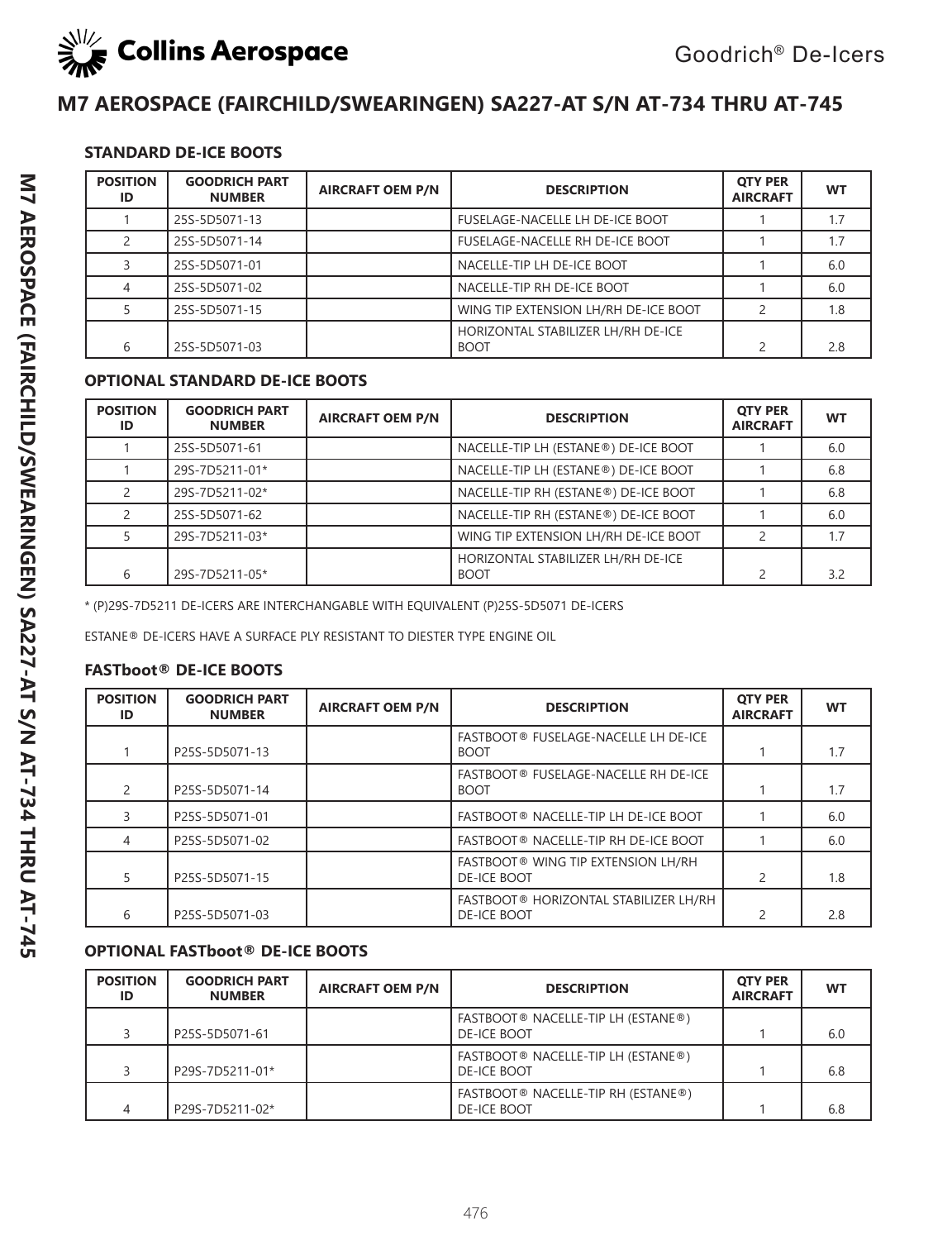

### **M7 AEROSPACE (FAIRCHILD/SWEARINGEN) SA227-AT S/N AT-734 THRU AT-745**

### **OPTIONAL FASTboot® DE-ICE BOOTS (CONTINUED)**

| <b>POSITION</b><br>ID | <b>GOODRICH PART</b><br><b>NUMBER</b> | <b>AIRCRAFT OEM P/N</b> | <b>DESCRIPTION</b>                                                 | <b>OTY PER</b><br><b>AIRCRAFT</b> | <b>WT</b> |
|-----------------------|---------------------------------------|-------------------------|--------------------------------------------------------------------|-----------------------------------|-----------|
| 4                     | P25S-5D5071-62                        |                         | FASTBOOT® NACELLE-TIP RH (ESTANE®)<br><b>DE-ICE BOOT</b>           |                                   | 6.0       |
|                       | P29S-7D5211-03*                       |                         | <b>FASTBOOT® WING TIP EXTENSION LH/RH</b><br><b>DE-ICE BOOT</b>    |                                   | 1.7       |
| 6                     | P29S-7D5211-05*                       |                         | <b>FASTBOOT® HORIZONTAL STABILIZER LH/RH</b><br><b>DE-ICE BOOT</b> |                                   | 3.2       |

\* (P)29S-7D5211 DE-ICERS ARE INTERCHANGABLE WITH EQUIVALENT (P)25S-5D5071 DE-ICERS

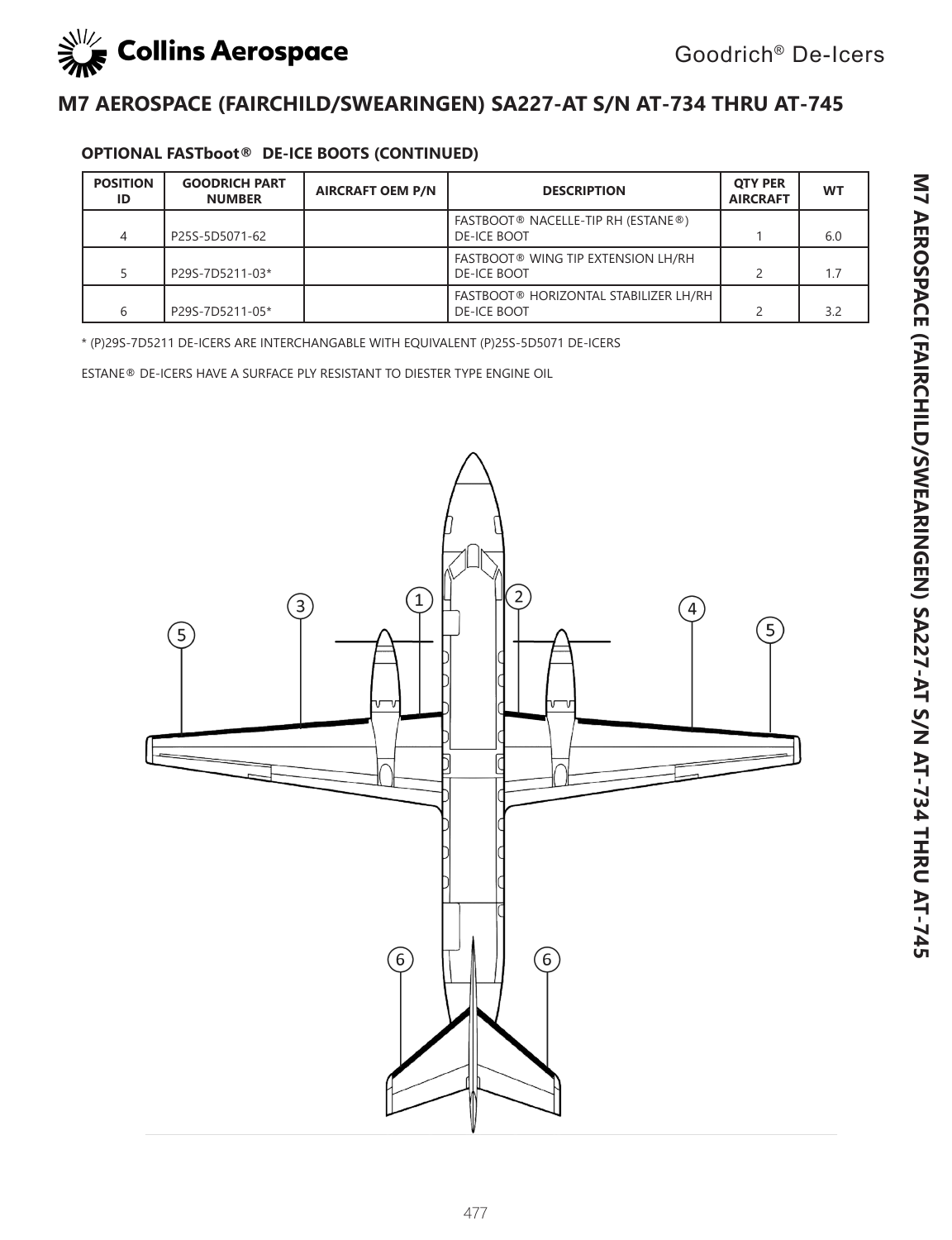

### **M7 AEROSPACE (FAIRCHILD/SWEARINGEN) SA227-TT (MERLIN IIIC)**

#### **STANDARD DE-ICE BOOTS**

| <b>POSITION</b><br>ID | <b>GOODRICH PART</b><br><b>NUMBER</b> | <b>AIRCRAFT OEM P/N</b> | <b>DESCRIPTION</b>                                | <b>OTY PER</b><br><b>AIRCRAFT</b> | <b>WT</b> |
|-----------------------|---------------------------------------|-------------------------|---------------------------------------------------|-----------------------------------|-----------|
|                       | 25S-5D5071-01                         |                         | NACELLE-TIP LH DE-ICE BOOT                        |                                   | 6.0       |
|                       | 25S-5D5071-02                         |                         | NACELLE-TIP RH DE-ICE BOOT                        |                                   | 6.0       |
|                       | 25S-5D5071-03                         |                         | HORIZONTAL STABILIZER LH/RH DE-ICE<br><b>BOOT</b> |                                   | 2.8       |

#### **OPTIONAL STANDARD DE-ICE BOOTS**

| <b>POSITION</b><br>ID | <b>GOODRICH PART</b><br><b>NUMBER</b> | <b>AIRCRAFT OEM P/N</b> | <b>DESCRIPTION</b>                                | <b>OTY PER</b><br><b>AIRCRAFT</b> | WT  |
|-----------------------|---------------------------------------|-------------------------|---------------------------------------------------|-----------------------------------|-----|
|                       | 25S-5D5071-61                         |                         | NACELLE-TIP LH (ESTANE®) DE-ICE BOOT              |                                   | 6.0 |
|                       | 29S-7D5211-01*                        |                         | NACELLE-TIP LH (ESTANE®) DE-ICE BOOT              |                                   | 6.8 |
|                       | 29S-7D5211-02*                        |                         | NACELLE-TIP RH (ESTANE®) DE-ICE BOOT              |                                   | 6.8 |
|                       | 25S-5D5071-62                         |                         | NACELLE-TIP RH (ESTANE®) DE-ICE BOOT              |                                   | 6.0 |
|                       | 29S-7D5211-05*                        |                         | HORIZONTAL STABILIZER LH/RH DE-ICE<br><b>BOOT</b> |                                   | 3.2 |

\* (P)29S-7D5211 DE-ICERS ARE INTERCHANGABLE WITH EQUIVALENT (P)25S-5D5071 DE-ICERS

ESTANE® DE-ICERS HAVE A SURFACE PLY RESISTANT TO DIESTER TYPE ENGINE OIL

### **FASTboot® DE-ICE BOOTS**

| <b>POSITION</b><br>ID | <b>GOODRICH PART</b><br><b>NUMBER</b> | <b>AIRCRAFT OEM P/N</b> | <b>DESCRIPTION</b>                                          | <b>OTY PER</b><br><b>AIRCRAFT</b> | <b>WT</b> |
|-----------------------|---------------------------------------|-------------------------|-------------------------------------------------------------|-----------------------------------|-----------|
|                       | P25S-5D5071-01                        |                         | FASTBOOT® NACELLE-TIP LH DE-ICE BOOT                        |                                   | 6.0       |
|                       | P25S-5D5071-02                        |                         | FASTBOOT® NACELLE-TIP RH DE-ICE BOOT                        |                                   | 6.0       |
|                       | P25S-5D5071-03                        |                         | FASTBOOT® HORIZONTAL STABILIZER LH/RH<br><b>DE-ICE BOOT</b> |                                   | 2.8       |

### **OPTIONAL FASTboot® DE-ICE BOOTS**

| <b>POSITION</b><br>ID | <b>GOODRICH PART</b><br><b>NUMBER</b> | <b>AIRCRAFT OEM P/N</b> | <b>DESCRIPTION</b>                                       | <b>OTY PER</b><br><b>AIRCRAFT</b> | <b>WT</b> |
|-----------------------|---------------------------------------|-------------------------|----------------------------------------------------------|-----------------------------------|-----------|
|                       | P25S-5D5071-61                        |                         | FASTBOOT® NACELLE-TIP LH (ESTANE®)<br><b>DE-ICE BOOT</b> |                                   | 6.0       |
|                       | P29S-7D5211-01*                       |                         | FASTBOOT® NACELLE-TIP LH (ESTANE®)<br><b>DE-ICE BOOT</b> |                                   | 6.8       |
|                       | P29S-7D5211-02*                       |                         | FASTBOOT® NACELLE-TIP RH (ESTANE®)<br><b>DE-ICE BOOT</b> |                                   | 6.8       |
|                       | P25S-5D5071-62                        |                         | FASTBOOT® NACELLE-TIP RH (ESTANE®)<br><b>DE-ICE BOOT</b> |                                   | 6.0       |
|                       | P29S-7D5211-05*                       |                         | FASTBOOT® HORIZONTAL STABILIZER LH/RH<br>DE-ICE BOOT     |                                   | 3.2       |

\* (P)29S-7D5211 DE-ICERS ARE INTERCHANGABLE WITH EQUIVALENT (P)25S-5D5071 DE-ICERS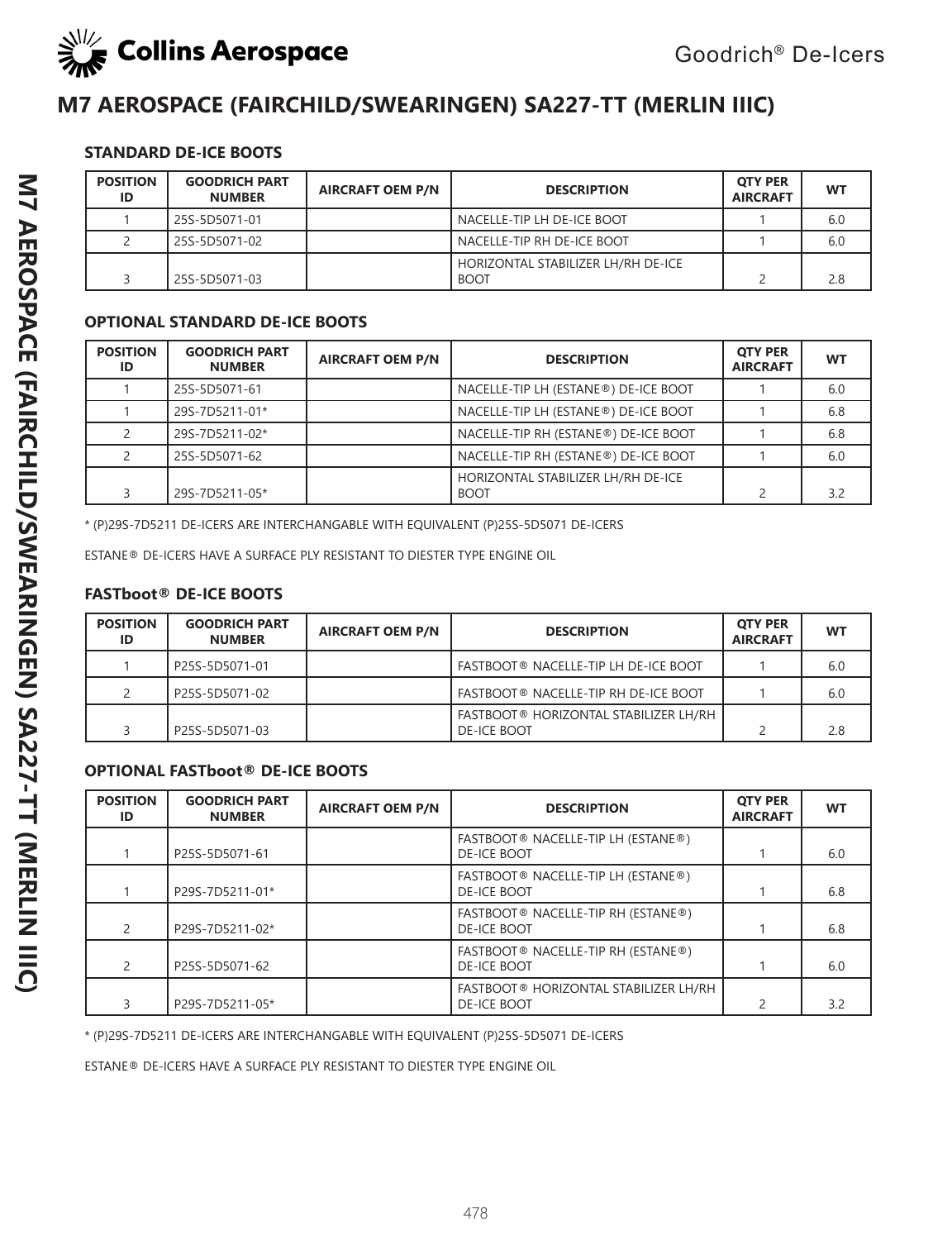

# **M7 AEROSPACE (FAIRCHILD/SWEARINGEN) SA227-TT (MERLIN IIIC)**

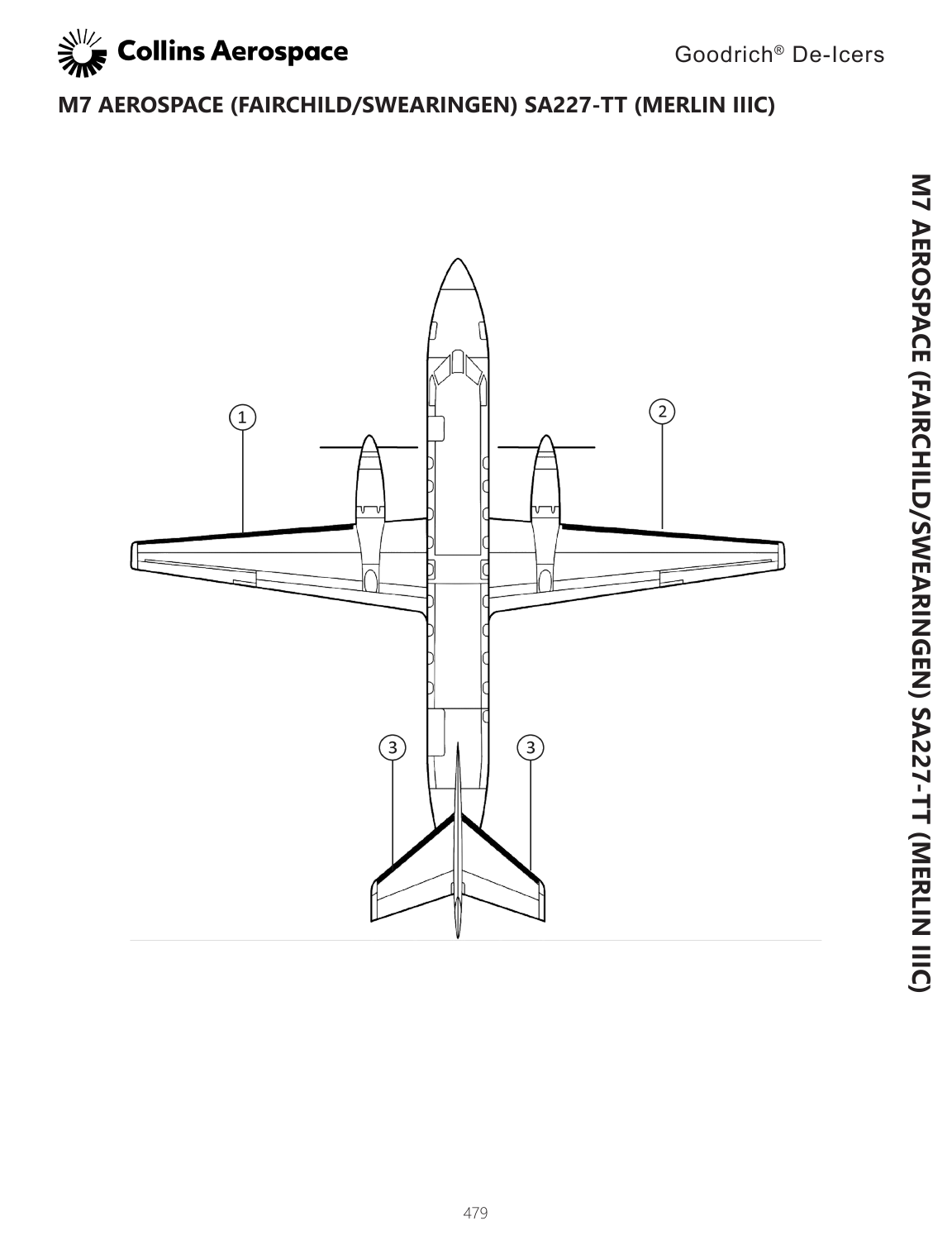

## **M7 AEROSPACE (FAIRCHILD/SWEARINGEN) SA227-TT 300 (MERLIN 300)**

### **STANDARD DE-ICE BOOTS**

| <b>POSITION</b><br>ID | <b>GOODRICH PART</b><br><b>NUMBER</b> | <b>AIRCRAFT OEM P/N</b> | <b>DESCRIPTION</b>                                | <b>OTY PER</b><br><b>AIRCRAFT</b> | <b>WT</b> |
|-----------------------|---------------------------------------|-------------------------|---------------------------------------------------|-----------------------------------|-----------|
|                       | 25S-5D5071-05                         |                         | <b>FUSELAGE-NACELLE LH DE-ICE BOOT</b>            |                                   | 1.4       |
|                       | 25S-5D5071-06                         |                         | <b>FUSELAGE-NACELLE RH DE-ICE BOOT</b>            |                                   | 1.4       |
|                       | 25S-5D5071-01                         |                         | NACELLE-TIP LH DE-ICE BOOT                        |                                   | 6.0       |
|                       | 25S-5D5071-02                         |                         | NACELLE-TIP RH DE-ICE BOOT                        |                                   | 6.0       |
|                       | 25S-5D5071-03                         |                         | HORIZONTAL STABILIZER LH/RH DE-ICE<br><b>BOOT</b> |                                   | 2.8       |

#### **OPTIONAL STANDARD DE-ICE BOOTS**

| <b>POSITION</b><br>ID | <b>GOODRICH PART</b><br><b>NUMBER</b> | <b>AIRCRAFT OEM P/N</b> | <b>DESCRIPTION</b>                                | <b>OTY PER</b><br><b>AIRCRAFT</b> | <b>WT</b> |
|-----------------------|---------------------------------------|-------------------------|---------------------------------------------------|-----------------------------------|-----------|
|                       | 25S-5D5071-61                         |                         | NACELLE-TIP LH (ESTANE®) DE-ICE BOOT              |                                   | 6.0       |
|                       | 29S-7D5211-07*                        |                         | FUSELAGE-NACELLE LH DE-ICE BOOT                   |                                   | 1.6       |
|                       | 25S-5D5071-62                         |                         | NACELLE-TIP RH (ESTANE®) DE-ICE BOOT              |                                   | 6.0       |
|                       | 29S-7D5211-08*                        |                         | FUSELAGE-NACELLE RH DE-ICE BOOT                   |                                   | 1.6       |
|                       | 29S-7D5211-01*                        |                         | NACELLE-TIP LH (ESTANE®) DE-ICE BOOT              |                                   | 6.8       |
|                       | 29S-7D5211-02*                        |                         | NACELLE-TIP RH (ESTANE®) DE-ICE BOOT              |                                   | 6.8       |
|                       | 29S-7D5211-05*                        |                         | HORIZONTAL STABILIZER LH/RH DE-ICE<br><b>BOOT</b> | $\mathfrak{D}$                    | 3.2       |

\* (P)29S-7D5211 DE-ICERS ARE INTERCHANGABLE WITH EQUIVALENT (P)25S-5D5071 DE-ICERS

ESTANE® DE-ICERS HAVE A SURFACE PLY RESISTANT TO DIESTER TYPE ENGINE OIL

### **FASTboot® DE-ICE BOOTS**

| <b>POSITION</b><br>ID | <b>GOODRICH PART</b><br><b>NUMBER</b> | <b>AIRCRAFT OEM P/N</b> | <b>DESCRIPTION</b>                                           | <b>OTY PER</b><br><b>AIRCRAFT</b> | WT  |
|-----------------------|---------------------------------------|-------------------------|--------------------------------------------------------------|-----------------------------------|-----|
|                       | P25S-5D5071-05                        |                         | <b>FUSELAGE-NACELLE LH DE-ICE BOOT</b>                       |                                   | 1.4 |
|                       | P25S-5D5071-06                        |                         | <b>FUSELAGE-NACELLE RH DE-ICE BOOT</b>                       |                                   | 1.4 |
|                       | P25S-5D5071-01                        |                         | FASTBOOT® NACELLE-TIP LH DE-ICE BOOT                         |                                   | 6.0 |
|                       | P25S-5D5071-02                        |                         | FASTBOOT® NACELLE-TIP RH DE-ICE BOOT                         |                                   | 6.0 |
|                       | P25S-5D5071-03                        |                         | FASTBOOT ® HORIZONTAL STABILIZER LH/RH<br><b>DE-ICE BOOT</b> |                                   | 2.8 |

### **OPTIONAL FASTboot® DE-ICE BOOTS**

| <b>POSITION</b><br>ID | <b>GOODRICH PART</b><br><b>NUMBER</b> | <b>AIRCRAFT OEM P/N</b> | <b>DESCRIPTION</b>                                       | <b>OTY PER</b><br><b>AIRCRAFT</b> | <b>WT</b> |
|-----------------------|---------------------------------------|-------------------------|----------------------------------------------------------|-----------------------------------|-----------|
|                       | P25S-5D5071-61                        |                         | FASTBOOT® NACELLE-TIP LH (ESTANE®)<br><b>DE-ICE BOOT</b> |                                   | 6.0       |
|                       | P29S-7D5211-07*                       |                         | FASTBOOT® FUSELAGE-NACELLE LH DE-ICE<br><b>BOOT</b>      |                                   | 1.6       |
|                       | P29S-7D5211-08*                       |                         | FASTBOOT® FUSELAGE-NACELLE RH DE-ICE<br><b>BOOT</b>      |                                   | 1.6       |

\*(P)29S-7D5211 DE-ICERS ARE INTERCHANGABLE WITH EQUIVALENT (P)25S-5D5071 DE-ICERS